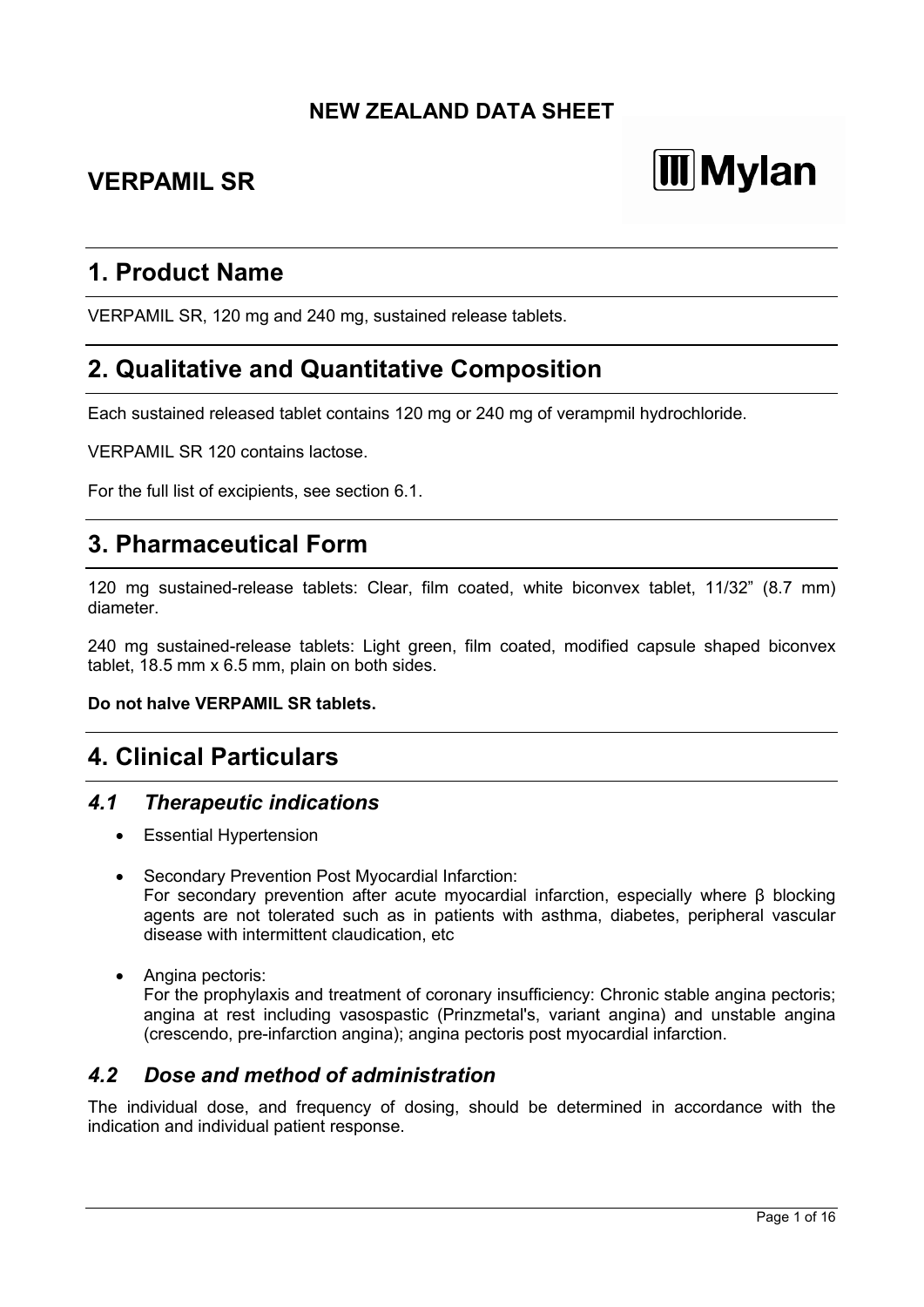# **Adults**

#### *Hypertension*

One tablet VERPAMIL SR 240 mg daily. For elderly patients and patients new to verapamil therapy, doctors should consider an initial daily dose of VERPAMIL SR 120 mg.

Maximum dose: one tablet VERPAMIL SR 240 mg twice daily (any single dose should not exceed 240 mg).

#### *Secondary prevention of myocardial infarction*

Data from studies available suggest that treatment with VERPAMIL SR can be initiated from 7 days post myocardial infarction.

Generally doses will be 240 mg - 480 mg VERPAMIL SR daily in 1-2 divided doses. The average daily dose is 360mg. It is advised that any single dose should not exceed 240 mg.

#### *Angina pectoris*

Generally doses will be 120 mg - 480 mg VERPAMIL SR daily in 1-2 divided doses. The average daily dose is 360mg. It is advised that any single dose should not exceed 240 mg.

The doses of verapamil prescribed by the physician are to be taken regularly preferably with or shortly after meals together with some liquid.

When switching from immediate release verapamil to VERPAMIL SR (see above) the total daily dose in milligrams may remain the same.

#### **Special populations**

#### *Children*

VERPAMIL SR is not intended for use in children.

#### **Method of administration**

The doses of VERPAMIL SR as prescribed by the physician are to be taken regularly, preferably with or shortly after meals with some liquid.

Do not halve VERPAMIL SR tablets.

# *4.3 Contraindications*

Verapamil hydrochloride is contraindicated in:

- Severe left ventricular dysfunction (see section 4.4).
- Hypotension (less than 90 mmHg systolic pressure) or cardiogenic shock.
- Sick sinus syndrome (except in patients with a functioning artificial ventricular pacemaker).
- Second- or third-degree AV block (except in patients with a functioning artificial ventricular pacemaker).
- Patients with atrial flutter or atrial fibrillation and an accessory bypass tract (e.g. Wolff-Parkinson-White, Lown-Ganong-Levine syndromes) (see section 4.4). These patients are at risk to develop ventricular tachyarrhythmia including ventricular fibrillation if verapamil hydrochloride is administered.
- Heart failure with reduced ejection fraction of less than 35% and/or pulmonary wedge pressure above 20 mmHg (unless secondary to a supraventricular tachycardia amenable to verapamil therapy).
- Patients concomitantly administered ivabradine (see section 4.5)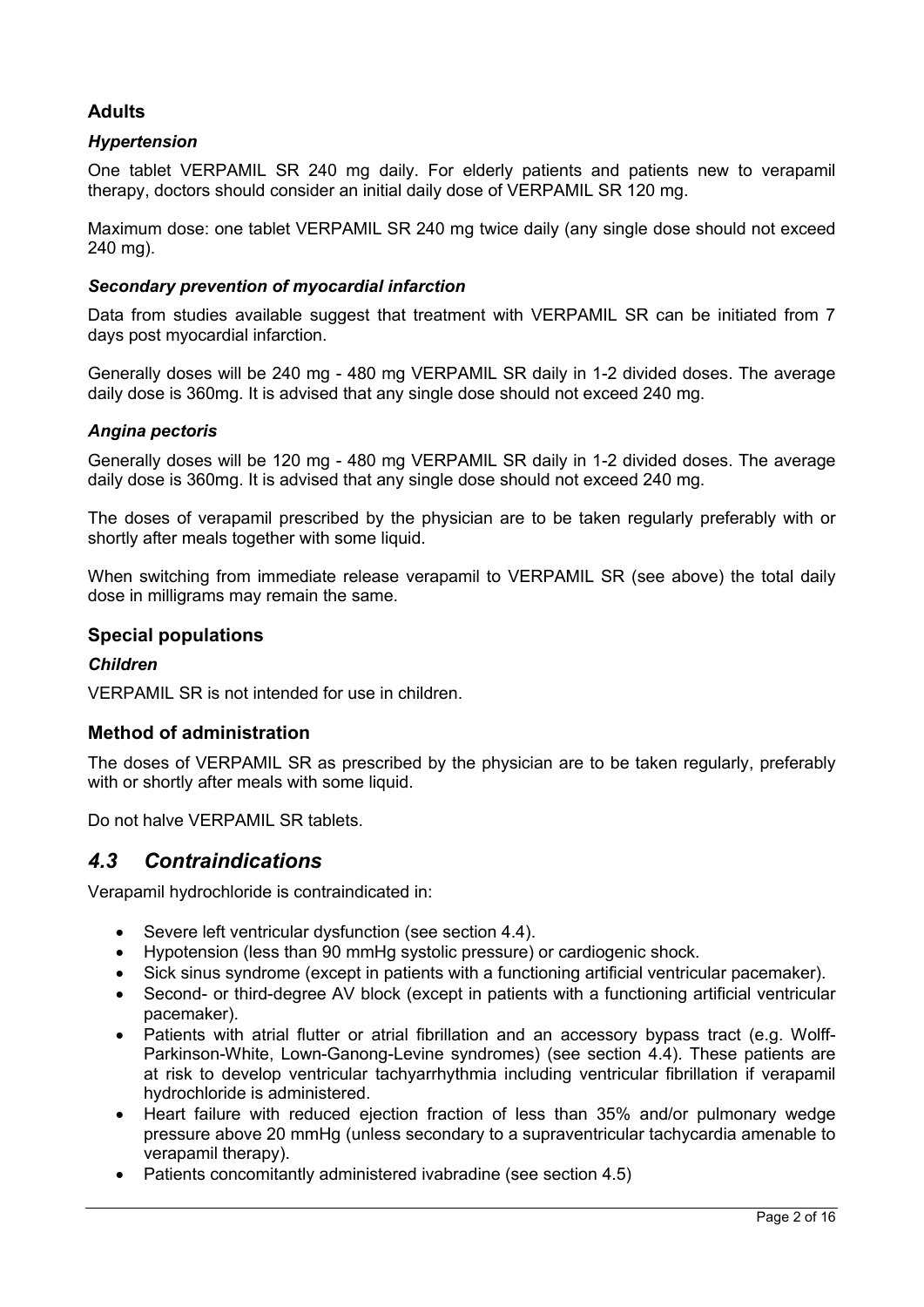Patients with known hypersensitivity to verapamil hydrochloride or any of the inactive ingredients listed in section 6.1.

# *4.4 Special warnings and precautions for use*

# **Heart failure**

Verapamil has a negative inotropic effect which, in most patients, is compensated by its afterload reduction (decreased systemic vascular resistance) properties without a net impairment of ventricular performance. In clinical experience with 4,954 patients, 87 (1.8%) developed congestive heart failure or pulmonary oedema. Verapamil should be avoided in patients with severe left ventricular dysfunction (e.g. ejection fraction less than 30%, pulmonary wedge pressure above 20mmHg, or severe symptoms of cardiac failure) and in patients with any degree of ventricular dysfunction if they are receiving a beta-adrenergic blocker (see section 4.5).

Patients with milder ventricular dysfunction should, if possible, be controlled with optimum doses of digitalis and/or diuretics before verapamil treatment. (Note interactions with digoxin under section 4.5).

Heart failure patients with ejection fraction higher than 35% should be compensated before starting verapamil treatment and should be adequately treated throughout.

#### **Acute myocardial infarction**

Use with caution in patients with acute myocardial infarction complicated by bradycardia marked hypotension, or left ventricular dysfunction.

#### **Hypotension**

Occasionally, the pharmacologic action of verapamil may produce a decrease in blood pressure below normal levels which may result in dizziness or symptomatic hypotension. The incidence of hypotension observed in 4,954 patients enrolled in clinical trials was 2.5%. In hypertensive patients, decreases in blood pressure below normal are unusual. Tilt table testing (60 degrees) was not able to induce orthostatic hypotension.

#### **Elevated liver enzymes**

Elevations of transaminases with and without concomitant elevations in alkaline phosphatase and bilirubin have been reported. Such elevations have sometimes been transient and may disappear even in the face of continued verapamil treatment. Several cases of hepatocellular injury related to verapamil have been proven by rechallenge. Half of these had clinical symptoms (malaise, fever, and/or right upper quadrant pain) in addition to elevations of SGOT, SGPT and alkaline phosphatase. Periodic monitoring of liver function in patients receiving verapamil is therefore prudent.

#### **Accessory bypass tract (Wolff-Parkinson-White or Lown-Ganong-Levine)**

Some patients with paroxysmal and/or chronic atrial fibrillation or atrial flutter and a co-existing accessory AV pathway have developed increased antegrade conduction across the accessory pathway bypassing the AV node, producing a very rapid ventricular response or ventricular fibrillation after receiving intravenous verapamil (or digitalis). Although a risk of this occurring with oral verapamil has not been established, such patients receiving oral verapamil may be at risk and its use in these patients is contraindicated (see section 4.3).

Treatment is usually DC-cardioversion. Cardioversion has been used safely and effectively after oral verapamil.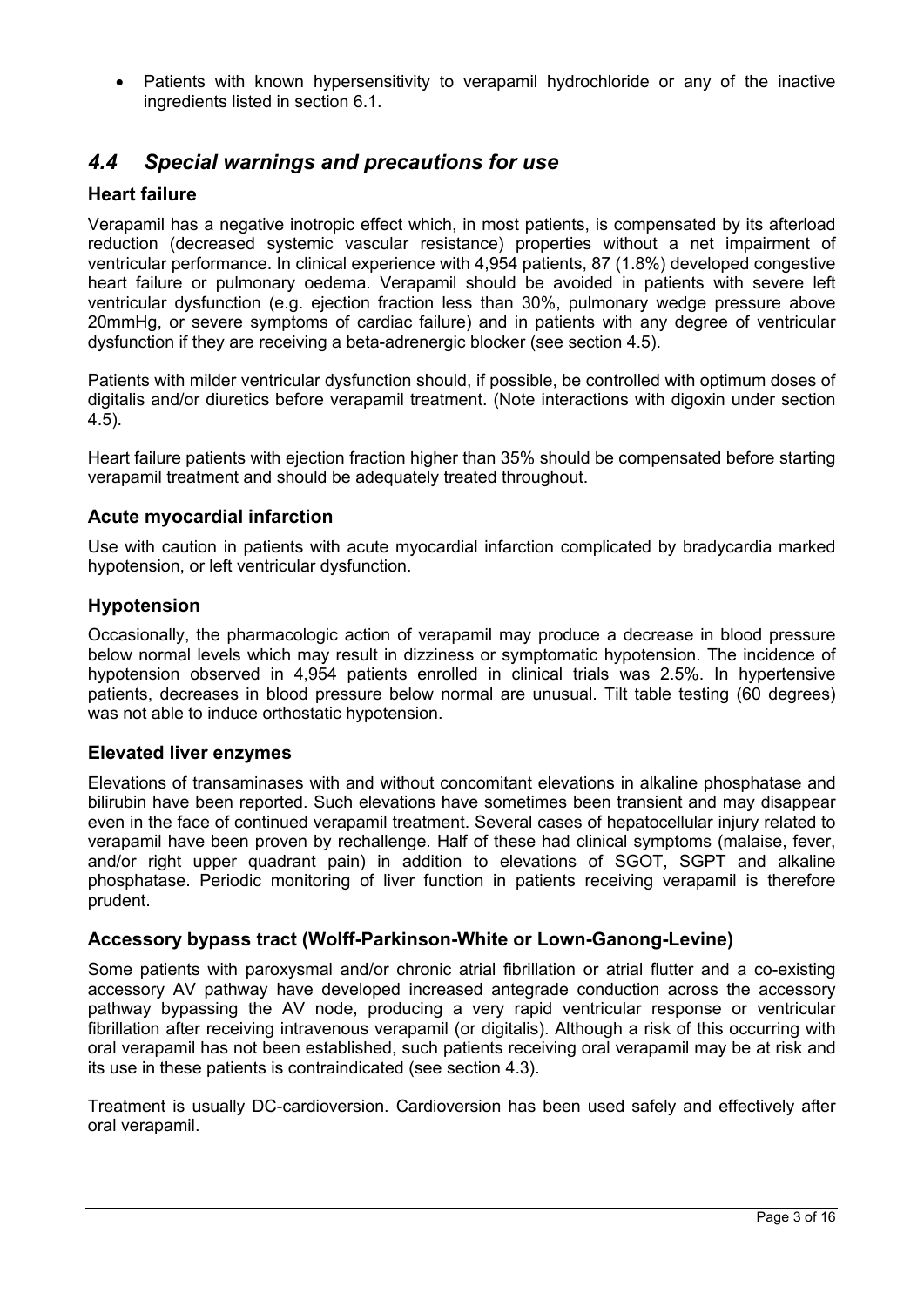# **Atrioventricular block**

Verapamil affects the AV and SA nodes and prolongs AV conduction time. Use with caution as development of second-or-third-degree AV block (contraindication) or unifascicular, bifascicular or trifascicular bundle branch block enquires discontinuation in subsequent doses of verapamil hydrochloride and institution of appropriate therapy, if needed.

Verapamil hydrochloride affects the AV and SA nodes and rarely may produce second-or-third degree AV block, bradycardia, and, in extreme cases, asystole. This is more likely to occur in patients with a sick sinus syndrome (SA nodal disease), which is more common in older patients.

Asystole in patients other than those with sick sinus syndrome is usually of short duration (few seconds or less), with spontaneous return to AV nodal or normal sinus rhythm. If this does not occur promptly, appropriate treatment should be initiated immediately.

In studies using verapamil SR, prolongation of PR interval values of 0.21 to 0.22 sec occurred in 59 of 3,670 patients (=1.6%) and to 0.23 to 0.28 sec in 4 patients whose PR intervals had been normal before treatment (0.1 to 0.2 sec). Second or third degree AV block was not observed. Higher degrees of AV block, however, were infrequently (0.8%) observed.

# **Patients with hypertrophic cardiomyopathy (IHSS)**

In 120 patients with hypertrophic cardiomyopathy (most of them refractory or intolerant to propranolol) who received therapy with verapamil at doses up to 720 mg/day, a variety of serious adverse effects were seen: three patients died of pulmonary oedema; all had severe left ventricular outflow obstruction and a history of left ventricular dysfunction. Eight other patients had pulmonary oedema and/or severe hypotension; abnormally high (over 20 mmHg) capillary wedge pressure and a marked left ventricular outflow obstruction were present in most of these patients.

Concomitant administration of quinidine (see section 4.5) preceded the severe hypotension in 3 of the 8 patients (2 of whom developed pulmonary oedema). Sinus bradycardia occurred in 11% of the patients, second-degree AV block in 4% and sinus arrest in 2%. It must be appreciated that this group of patients had a serious disease with a high mortality rate. Most adverse effects responded well to dose reduction and only rarely did verapamil have to be discontinued.

# **Use in patients with impaired hepatic function**

Since verapamil is highly metabolised by the liver, it should be administered cautiously to patients with impaired hepatic function. Severe liver dysfunction prolongs the elimination half-life of immediate release verapamil to about 14 to 16 hours, hence, approximately 30% of the dose given to patients with normal liver function should be administered to these patients. Careful monitoring for abnormal prolongation of the PR interval or other signs of excessive pharmacologic effects (see section 4.9) should be carried out.

# **Use in patients with impaired neuromuscular transmission**

Verapamil should be used with caution in the presence of diseases in which neuromuscular transmission is affected (myasthenia gravis, Lambert-Eaton syndrome, advanced Duchenne muscular dystrophy).

It has been reported that verapamil decreases neuromuscular transmission in patients with Duchenne's muscular dystrophy, and that verapamil prolongs recovery from the neuromuscular blocking agent vecuronium. It may be necessary to decrease the dosage of verapamil when it is administered to patients with attenuated neuromuscular transmission.

# **Use in patients with impaired renal function**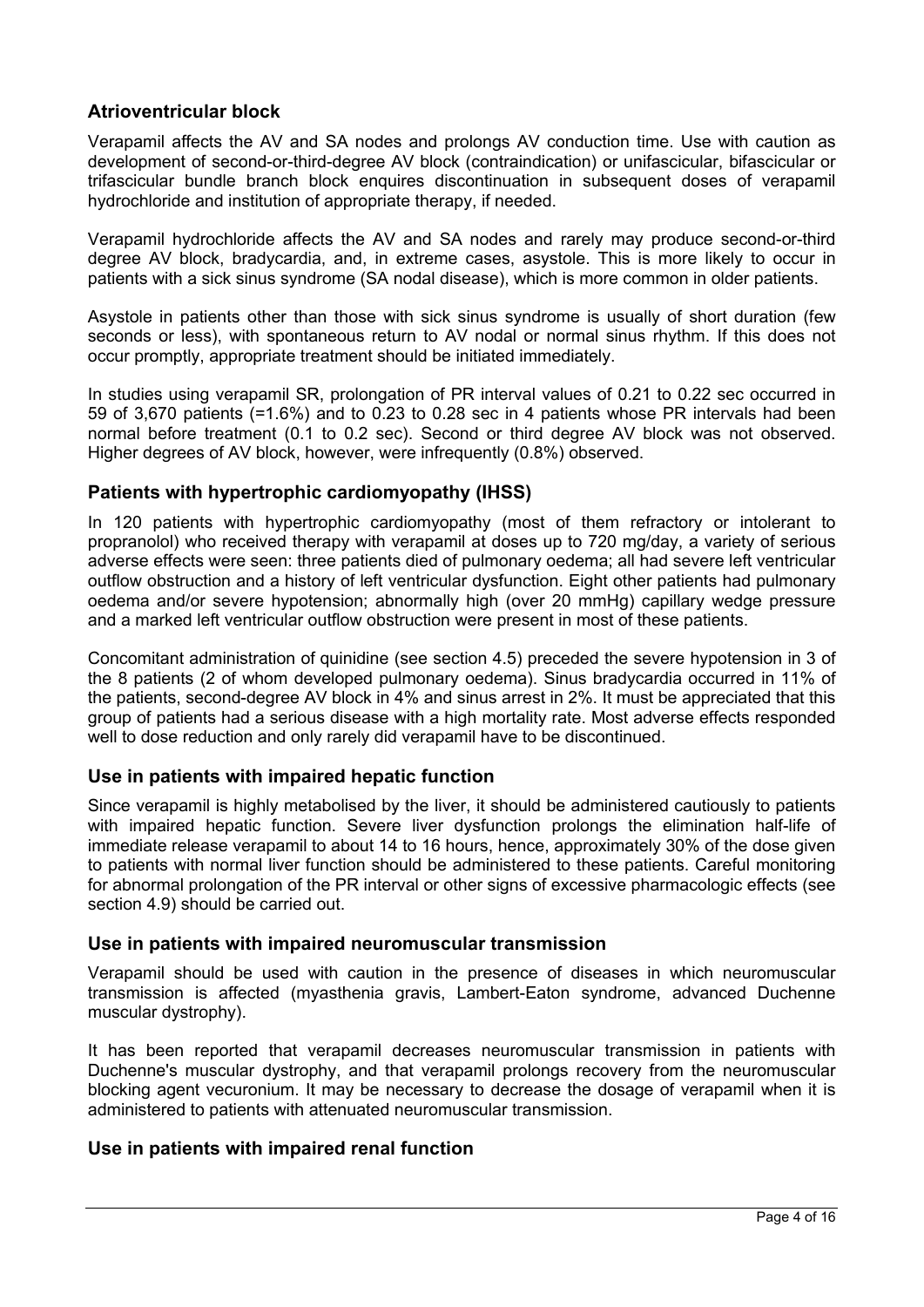About 70% of an administered dose of verapamil is excreted as metabolites in the urine. Although impaired renal function has been shown to have no effect on verapamil pharmacokinetics in patients with end-stage renal failure, verapamil should be used cautiously and with close monitoring in patients with impaired renal function. These patients should be carefully monitored for abnormal prolongation of the PR interval or other signs of overdosage (see section 4.9). Verapamil is not removed by haemodialysis.

# **Digoxin**

If verapamil is administered concomitantly with digoxin, reduce digoxin dosage (see section 4.5).

# **Digitoxin**

Verapamil therapy may decrease digitoxin clearance.

# *4.5 Interaction with other medicines and other forms of interaction*

In vitro metabolic studies indicate that verapamil hydrochloride is metabolised by cytochrome P450 CYP3A4, CYP1A2, CYP2C8, CYP2C9 and CYP2C18. Verapamil has been shown to be an inhibitor of CYP3A4 enzymes and P-glycoprotein (P-gp). Clinically significant interactions have been reported with inhibitors of CYP3A4 causing elevation of plasma levels of verapamil hydrochloride while inducers of CYP3A4 have caused a lowering of plasma levels of verapamil hydrochloride, therefore, patients should be monitored for medicine interactions. Coadministration of verapamil and a drug primarily metabolized by CYP3A4 or being a P-gp substrate may be associated with elevations in drug concentrations that could increase or prolong both therapeutic and adverse effects of the concomitant drug.

# **Antiarrhythmics, beta blockers**

Concomitant therapy with beta-adrenergic blockers and verapamil may result in additive negative effects on heart rate, atrioventricular conduction, and/or cardiac contractility. The combination of sustained-release verapamil and beta-adrenergic blocking agents has not been studied. However, there have been reports of excessive bradycardia and AV block, including complete heart block, when the combination has been used for the treatment of hypertension. For hypertensive patients, the risks of combined therapy may outweigh the potential benefits. The combination should be used only with caution and close monitoring.

Mutual potentiation of cardiovascular effects (higher-grade AV block, higher-grade lowering of heart rate, induction of heart failure and potentiated hypotension). Asymptomatic bradycardia (36 beats/min) with a wandering atrial pacemaker has been observed in a patient receiving concomitant timolol (a beta-adrenergic blocker) eye drops and oral verapamil.

Metoprolol and propranolol plasma levels may be increased by concomitant administration of verapamil.

# **Ivabradine**

Concomitant administration of verapamil and ivabradine is contraindicated. Ivabradine use in combination with verapamil is associated with increased plasma concentrations of ivabradine and additional heart rate lowering effects (see section 4.3).

# **Digitalis**

Clinical use of verapamil in digitalised patients has shown the combination to be well tolerated if digoxin doses are properly adjusted. Chronic verapamil treatment can increase serum digoxin levels by 50 to 75% during the first week of therapy, and this can result in digitalis toxicity. In patients with hepatic cirrhosis the influence of verapamil on digoxin kinetics is magnified. Verapamil may reduce total body clearance and extrarenal clearance of digitoxin by 27% and 29%, respectively. Maintenance digitalis doses should be reduced when verapamil is administered, and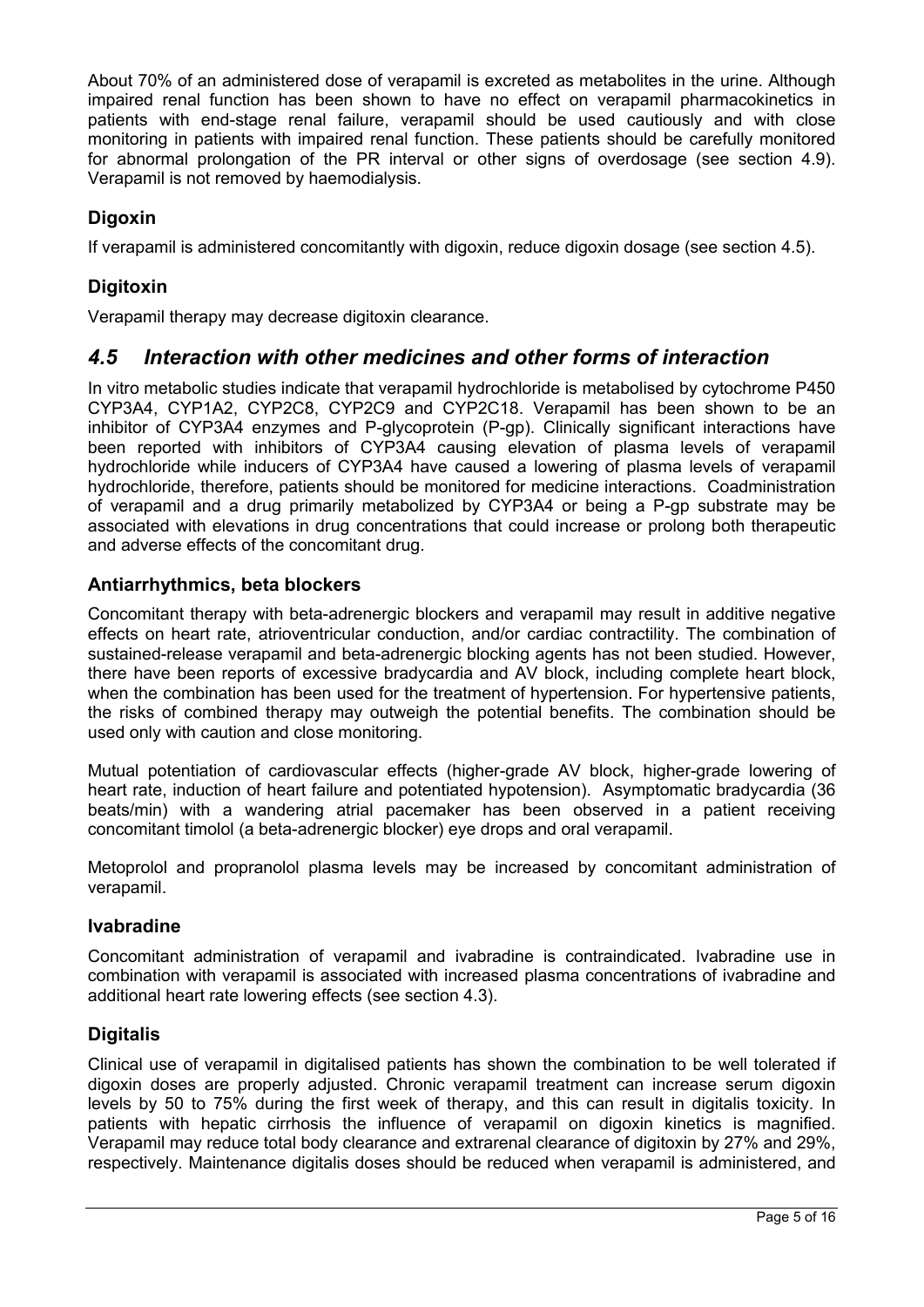the patient should be carefully monitored to avoid over- or under-digitalisation. Whenever overdigitalisation is suspected, the daily dose of digitalis should be reduced or temporarily discontinued. Upon discontinuation of verapamil, the patient should be reassessed to avoid underdigitalisation. In clinical trials related to the control of ventricular response in digitalised patients who had atrial fibrillation or atrial flutter, ventricular rates below 50/min at rest occurred in 15% of patients and asymptomatic hypotension occurred in 5% of patients.

#### **Antihypertensive agents**

Verapamil administered concomitantly with oral antihypertensive agents (e.g. vasodilators, angiotensin-converting enzyme inhibitors, diuretics, beta blockers) will usually have an additive effect on lowering blood pressure. Patients receiving these combinations should be appropriately monitored. Concomitant use of agents that attenuate alpha-adrenergic function with verapamil may result in a reduction in blood pressure that is excessive in some patients. Such an effect was observed in one study following the concomitant administration of verapamil and prazosin.

#### **Antiarrhythmic agents**

When combined with antiarrhythmic medicines (e.g. disopyramide, flecainide, mexiletine, amiodarone) additive (depressant) effects on myocardial contractility and AV conduction may occur

In a small number of patients with hypertrophic cardiomyopathy (IHSS), concomitant use of verapamil and quinidine resulted in significant hypotension. Until further data are obtained, combined therapy of verapamil and quinidine in patients with hypertrophic cardiomyopathy should probably be avoided.

The electrophysiological effects of quinidine and verapamil on AV conduction were studied in 8 patients. Verapamil significantly counteracted the effects of quinidine on AV conduction. There has been a report of increased quinidine levels during verapamil therapy.

#### **Nitrates**

Verapamil has been given concomitantly with short-and long-acting nitrates without any undesirable medicine interactions. The pharmacologic profile of both medicines and the clinical experience suggest beneficial interactions.

#### **Other**

#### *Cimetidine*

The interaction between cimetidine and chronically administered verapamil has not been studied. Variable results on clearance have been obtained in acute studies of healthy volunteers, clearance of verapamil was either reduced or unchanged.

#### *Lithium*

Increased sensitivity to the effects of lithium (neurotoxicity) has been reported during concomitant verapamil hydrochloride-lithium therapy with either no change or an increase in serum lithium levels. However, the addition of verapamil has also resulted in the lowering of serum lithium levels in patients receiving chronic stable oral lithium. Patients receiving both medicines must be monitored carefully.

#### *Prazosin, terazosin*

Additive hypotensive effect.

#### *HIV antiviral agents*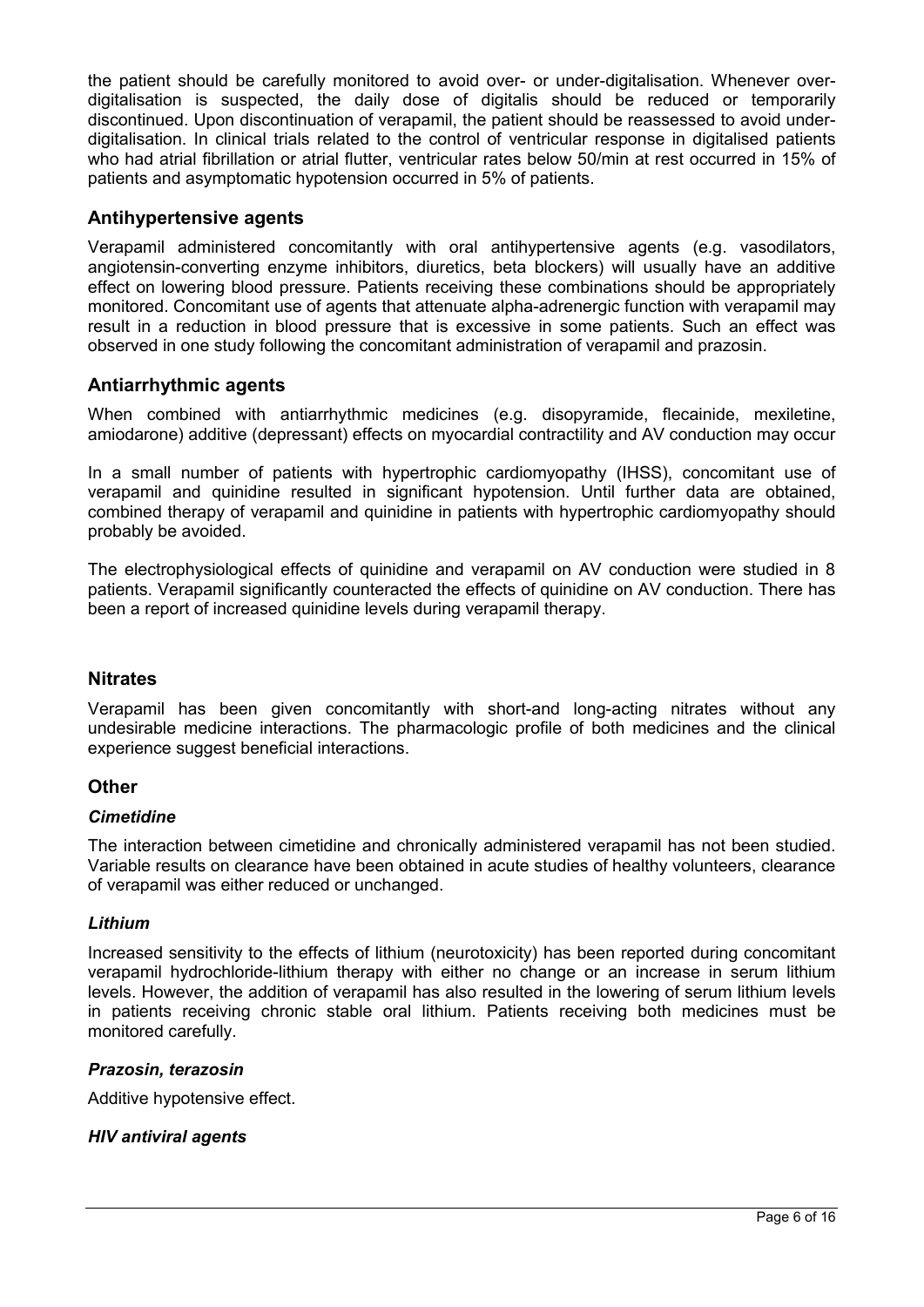Due to the metabolic inhibitory potential of some of the HIV antiviral agents, such as ritonavir, plasma concentrations of verapamil may increase. Caution should be used or the dose of verapamil may be decreased.

#### *Carbamazepine*

Verapamil therapy may increase carbamazepine concentrations during combined therapy. This may produce carbamazepine side effects such as diplopia, headache, ataxia, or dizziness.

#### *Erythromycin, clarithromycin and telithromycin*

Erythromycin, clarithromycin and telithromycin therapy may increase serum levels of verapamil.

#### *Rifampicin*

Blood pressure lowering effect may be reduced.

#### *Phenobarbital*

Phenobarbital therapy may increase verapamil clearance.

#### *Ciclosporin*

Verapamil therapy may increase serum levels of ciclosporin.

#### *Everolimus, sirolimus and tacrolimus*

Verapamil therapy may increase serum levels of everolimus, sirolimus and tacrolimus.

#### *Buspirone*

Verapamil therapy may increase plasma levels of buspirone.

#### *Midazolam*

Verapamil therapy may increase plasma levels of midazolam.

#### *Theophylline*

Verapamil therapy may inhibit the clearance and increase the plasma levels of theophylline.

#### *Phenytoin*

Phenytoin may decrease verapamil plasma levels.

#### *Alcohol*

Verapamil therapy may inhibit metabolism of alcohol increasing its CNS depressant effects.

#### *Inhalation anaesthetics*

Animal experiments have shown that inhalation anaesthetics depress cardiovascular activity by decreasing the inward movement of calcium ions. When used concomitantly, inhalation anaesthetics and calcium antagonists, such as verapamil, should be titrated carefully to avoid excessive cardiovascular depression.

#### *Neuromuscular blocking agents*

Clinical data and animal studies suggest that verapamil hydrochloride may potentiate the activity of neuromuscular blocking agents (curare-like and depolarising). It may be necessary to decrease the dose of verapamil hydrochloride and/or the dose of the neuromuscular blocking agent when the medicines are used concomitantly.

#### *Grapefruit juice*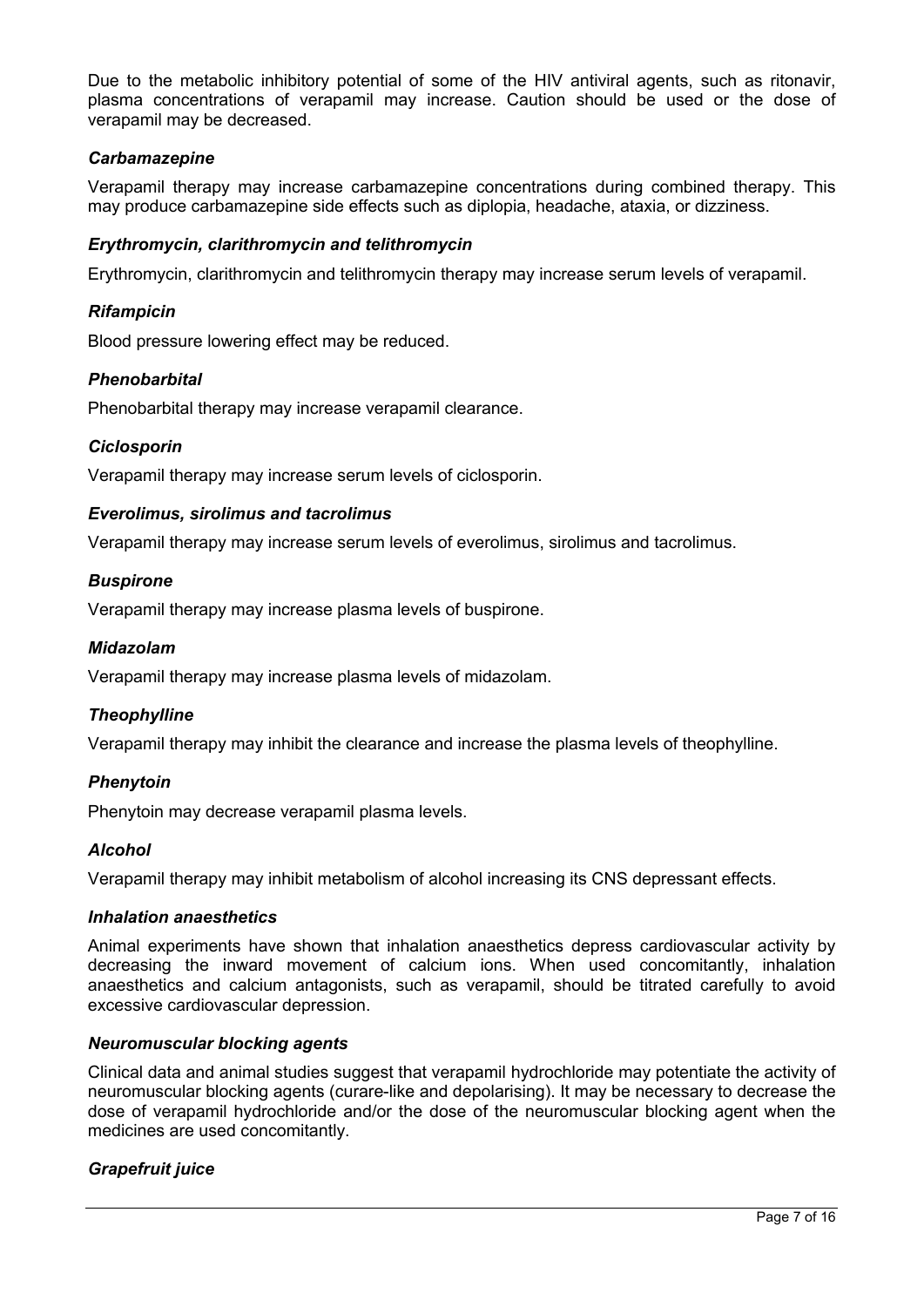Grapefruit juice has been shown to increase the plasma levels of verapamil, and therefore grapefruit and its juice should not be taken with verapamil.

#### *HMG-CoA reductase inhibitors*

Treatment with HMG-CoA reductase inhibitors (e.g. simvastatin, atorvastatin or lovastatin) in a patient taking verapamil should be started at the lowest possible dose and titrated upwards. If verapamil treatment is to be added to patients already taking a HMG-CoA reductase inhibitor (e.g. simvastatin, atorvastatin or lovastatin), consider a reduction in statin dose and retitrate against serum cholesterol concentrations.

Verapamil hydrochloride may increase the serum levels of HMG-CoA reductase inhibitors primarily metabolised by CYP3A enzymes (e.g. atorvastatin and simvastatin). Similarly, verapamil AUC may increase by approximately 42.8% with atorvastatin. Consider using caution when these HMG-CoA reductase inhibitors and verapamil are concomitantly administered.

Fluvastatin, pravastatin and rosuvastatin are not metabolised by CYP3A4 and are less likely to interact with verapamil.

#### *Sulfinpyrazone*

Blood pressure lowering effect may be reduced.

#### *Aspirin*

Increased tendency to bleed.

#### *Anticoagulants*

Use of dabigatran with verapamil may increase dabigatran plasma concentrations ( $C_{\text{max}}$  up to 90% and AUC up to 70%). The risk of bleeding may increase. When co-administered with oral verapamil, the dose of dabigatran may need to be reduced (refer to dabigatran data sheet for dabigatran dosing instructions).

Verapamil therapy increases absorption of other direct oral anticoagulants (DOACs) and may also reduce elimination leading to increased systemic bioavailability of DOACs. The dose of DOACs with verapamil may need to be reduced as risk of bleeding may increase.

#### *Doxorubicin*

Caution should be used when oral verapamil is administered in combination with doxorubicin due to the potential for increased doxorubicin levels.

#### *Colchicine*

Colchicine is a substrate for both CYP3A and the efflux transporter, P-glycoprotein (P-gp). Verapamil is known to inhibit CYP3A and P-gp. When verapamil and colchicines are administered together, inhibition of P-gp and/or CYP3A by verapamil may lead to increased exposure to colchicine. Combined use is not recommended.

#### *Imipramine*

Verapamil therapy may increase serum levels of imipramine.

#### *Glibenclamide*

Verapamil therapy may increase serum levels of glibenclamide.

# **Almotriptan**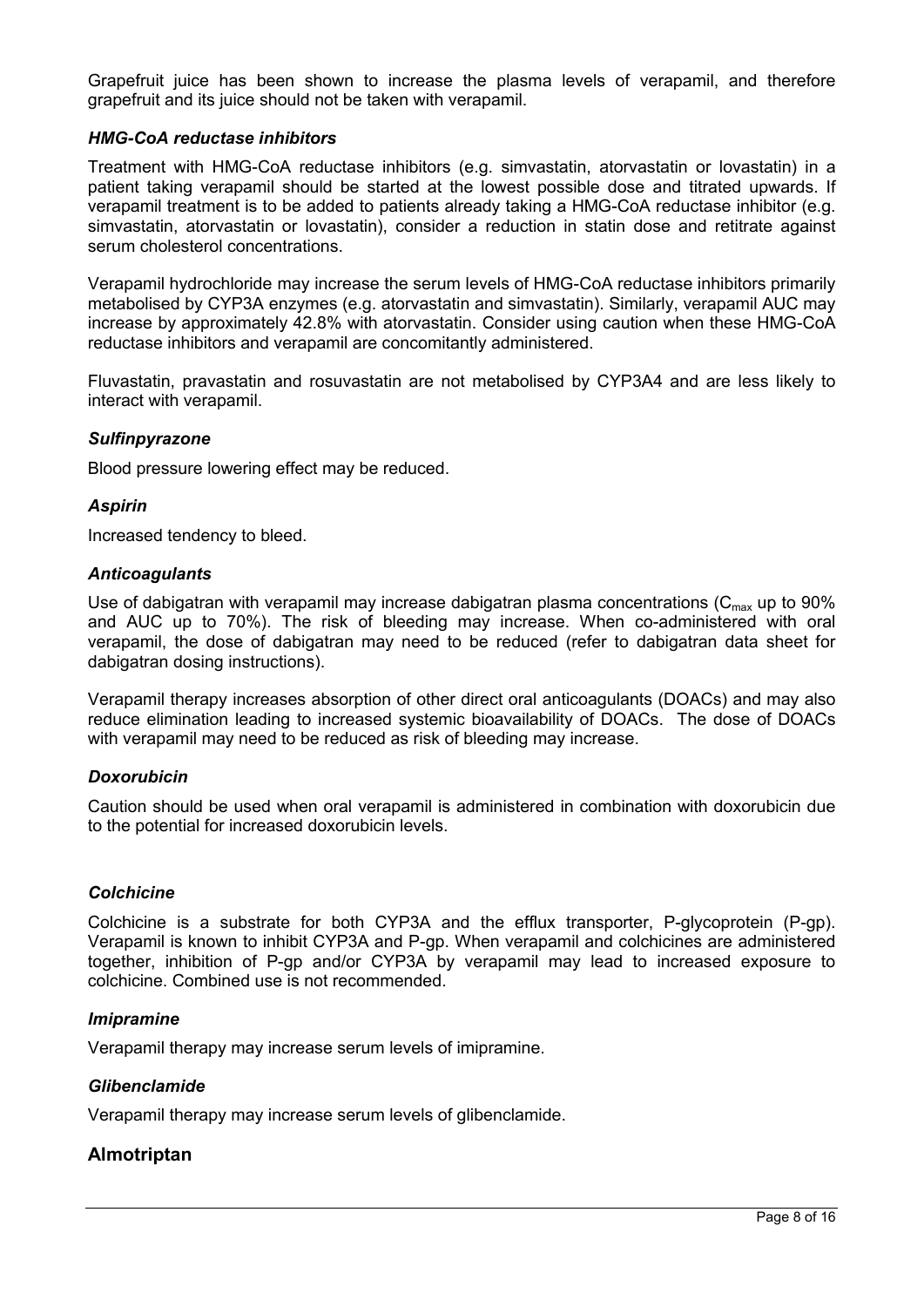Verapamil therapy may increase serum levels of almotriptan.

# **St. John's Wort**

St. John's Wort may decrease serum levels of verapamil.

# *4.6 Fertility, pregnancy and lactation*

# **Use in pregnancy**

Category C

Verapamil carries the potential to produce foetal hypoxia associated with maternal hypotension.

There are no adequate and well-controlled study data in pregnant women. Animal studies do not indicate direct or indirect harmful effects with respect to reproductive toxicity. Because animal reproduction studies are not always predictive of human response, this medicine should be used during pregnancy only if clearly needed (see section 5.3).

#### **Labour and delivery**

Verapamil crosses the placental barrier and can be detected in umbilical vein blood at delivery. It is not known whether the use of verapamil during labour or delivery has immediate or delayed adverse effects on the foetus or whether it prolongs the duration of labour or increases the need for forceps delivery or other obstetric intervention. Such adverse experiences have not been reported in the literature, despite a long history of use of verapamil in Europe in the treatment of cardiac side effects of beta-adrenergic agonist agents used to treat premature labour.

#### **Use in lactation**

Verapmil crosses the placental barrier and can be detected in umbilical vein blood at delivery.

Verapamil hydrochloride and its metabolites are excreted in human milk. Limited human data from oral administration has shown that the infant relative dose of verapamil is low (0.1 - 1% of the mother's oral dose) and that verapamil use may be compatible with breastfeeding. A risk to the newborns / infants cannot be excluded. Due to the potential for serious adverse reactions in nursing infants, verapamil should only be used during lactation if it is essential for the welfare of the mother.

# **Fertility**

No data available. For pre-clinical fertility data refer to section 5.3.

# *4.7 Effects on ability to drive and use machines*

Due to its antihypertensive effect, depending on the individual response, verapamil hydrochloride may affect the ability to react to the point of impairing the ability to drive a vehicle, operate machinery or work under hazardous conditions. This applies all the more at the start of treatment, when the dose is raised, when switching from another medicine and in conjunction with alcohol. Verapamil may increase the blood levels of alcohol and slow its elimination. Therefore, the effects of alcohol may be exaggerated.

# *4.8 Undesirable effects*

The following adverse reactions have been reported with verapamil from clinical studies, postmarketing surveillance or Phase IV clinical trials are listed below by system organ class. Frequencies are defined as: very common ( $\geq$  1/10); common ( $\geq$  1/100 to <1/10); uncommon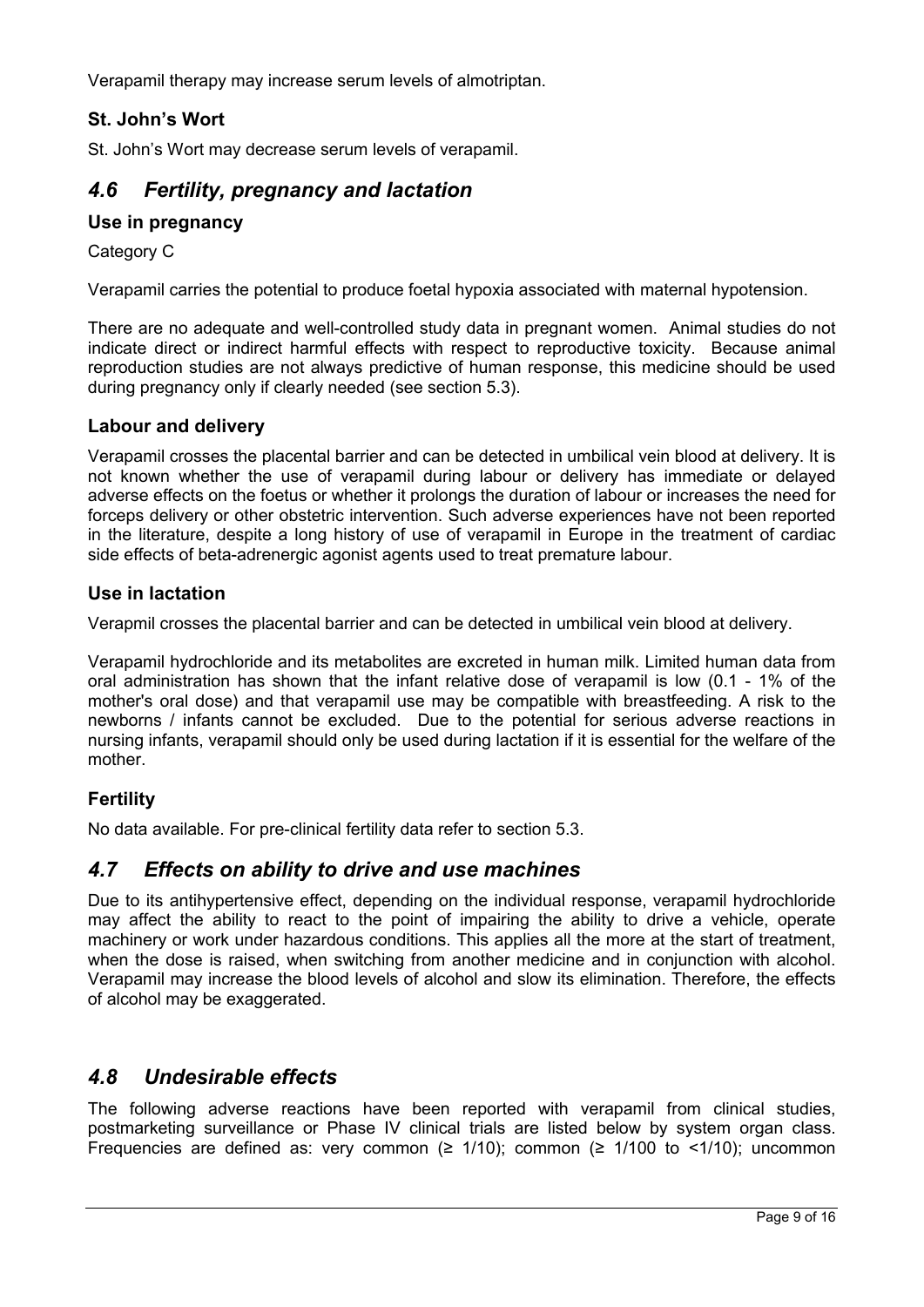(≥ 1/1,000 to <1/100); rare (≥ 1/10,000 to < 1/1,000); very rare (<1/10,000); not known (cannot be estimated from the available data).

The most commonly reported ADRs were headache, dizziness, gastrointestinal disorders, nausea, constipation and abdominal pain, as well as bradycardia, tachycardia, palpitations, hypotension, flushing, oedema peripheral and fatigue.

# **Table 1: Adverse reactions reported from clinical studies with verapamil and postmarketing surveillance activities**

| <b>MedDRA System</b><br><b>Organ Class</b>            | <b>Common</b>            | <b>Uncommon</b>              | Rare                  | <b>Unknown</b>                                                                                                                                                |
|-------------------------------------------------------|--------------------------|------------------------------|-----------------------|---------------------------------------------------------------------------------------------------------------------------------------------------------------|
| Immune system<br>disorders                            |                          |                              |                       | Hypersensitivity                                                                                                                                              |
| Nervous system<br>disorders                           | Dizziness,<br>Headache   |                              | Paresthesia<br>Tremor | Extrapyramidal<br>disorder, paralysis<br>$(tetraparesis)^1$ ,<br><b>Seizures</b>                                                                              |
| Metabolism and<br>nutrition disorders                 |                          |                              |                       | Hyperkalaemia                                                                                                                                                 |
| Psychiatric disorders                                 |                          |                              | Somnolence            |                                                                                                                                                               |
| Ear and labyrinth<br>disorders                        |                          |                              | Tinnitus              | Vertigo                                                                                                                                                       |
| Cardiac disorders                                     | Bradycardia              | Palpitations,<br>Tachycardia |                       | Atrioventricular<br>block (1°, 2°, 3°),<br>Cardiac failure,<br>Sinus arrest, Sinus<br>bradycardia;<br>asystole                                                |
| Vascular disorders                                    | Flushing,<br>Hypotension |                              |                       |                                                                                                                                                               |
| Respiratory, thoracic<br>and mediastinal<br>disorders |                          |                              |                       | Bronchospasm<br>Dyspnoea                                                                                                                                      |
| Gastrointestinal<br>disorders                         | Constipation,<br>Nausea  | Abdominal pain Vomiting      |                       | Abdominal<br>discomfort,<br>Gingival<br>hyperplasia,<br><b>Ileus</b>                                                                                          |
| Skin and subcutaneous<br>tissue disorders             |                          |                              | <b>Hyperhidrosis</b>  | Angioedema,<br>Stevens-<br>Johnson<br>syndrome,<br>Erythema<br>multiforme,<br>Alopecia,<br>Itching, Pruritus,<br>Purpura, Rash<br>maculopapular,<br>Urticaria |
| Musculoskeletal and<br>connective tissue<br>disorders |                          |                              |                       | Arthralgia,<br><b>Muscular</b><br>weakness,<br>Myalgia                                                                                                        |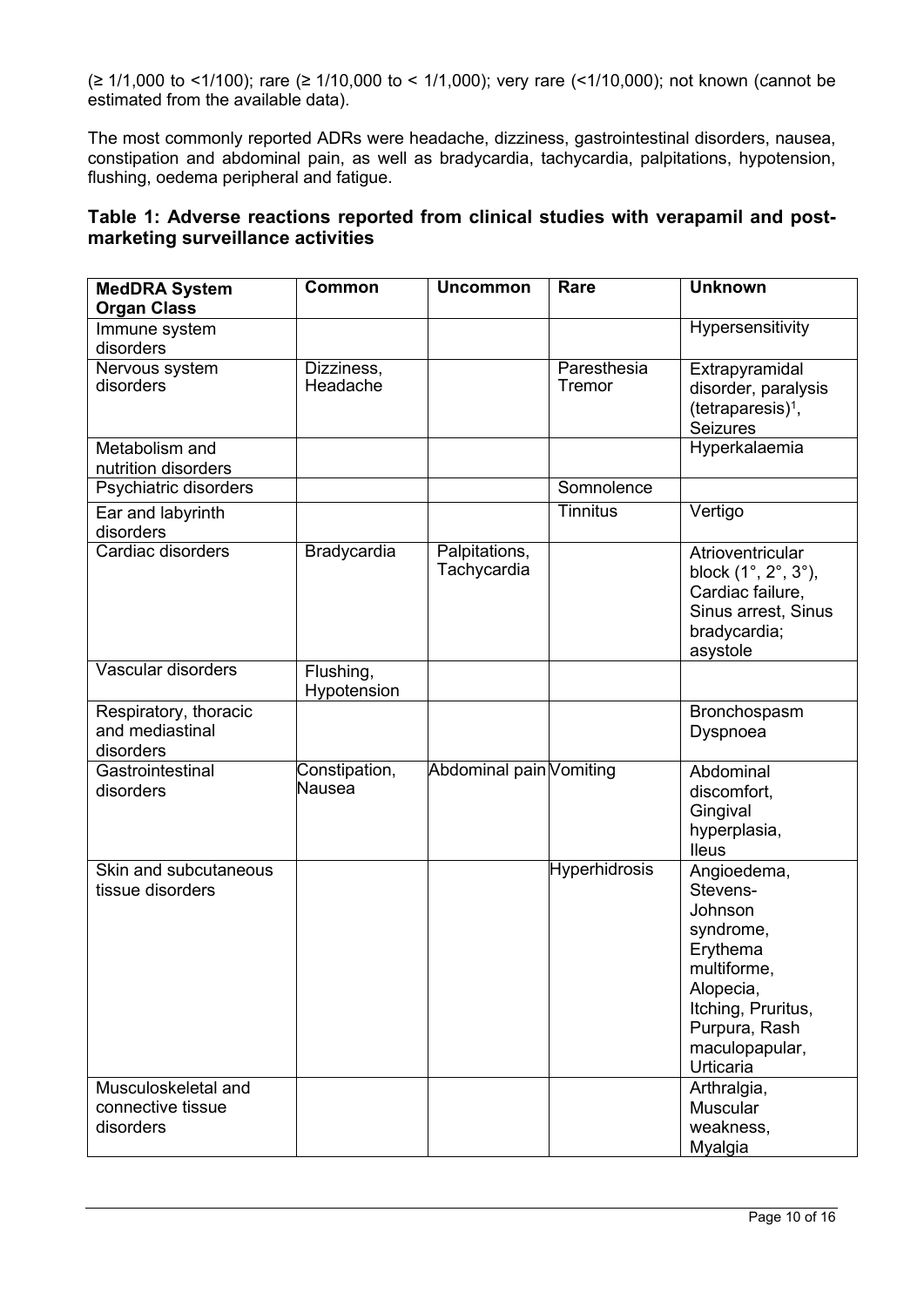| Renal and urinary<br>disorders                             |                       |         | <b>Renal failure</b>                                                    |
|------------------------------------------------------------|-----------------------|---------|-------------------------------------------------------------------------|
| Reproductive system<br>and breast disorders                |                       |         | Erectile<br>dysfunction,<br>Galactorrhea,<br>Gynecomastia               |
| General disorders and<br>administration site<br>conditions | lOedema<br>peripheral | Fatigue |                                                                         |
| Investigations                                             |                       |         | <b>Blood prolactin</b><br>increased,<br>Hepatic<br>enzymes<br>increased |

<sup>1</sup>There has been a single postmarketing report of paralysis (tetraparesis) associated with the combined use of verapamil and colchicine. This may have been caused by colchicine crossing the blood-brain barrier due to CYP3A4 and P-gp inhibition by verapamil (see section 4.5).

#### **Reporting of suspected adverse reactions**

Reporting suspected adverse reactions after authorisation of the medicine is important. It allows continued monitoring of the benefit/risk balance of the medicine. Healthcare professionals are asked to report any suspected adverse reactions https://nzphvc.otago.ac.nz/reporting/.

# *4.9 Overdose*

#### **Symptoms**

Hypotension, bradycardia up to high degree AV block and sinus arrest, hyperglycemia, stupor and metabolic acidosis.

Fatalities have occurred as a result of overdose.

# **Treatment**

Treatment of verapamil hydrochloride overdose should be mainly supportive and individualized. Beta-adrenergic stimulation and/or parenteral administration of calcium injection (calcium chloride) solutions may increase calcium ion flux across the slow channel, and have been used effectively in treatment of deliberate overdosage with oral verapamil hydrochloride. Clinically significant hypotensive reactions or high degree AV block should be treated with vasopressor agents or cardiac pacing, respectively. Asystole should be handled by the usual measures including beta adrenergic stimulation (e.g. isoproterenol hydrochloride), other vasopressor agents or cardiopulmonary resuscitation.

In poisoning with large quantities of the sustained-release preparation one should bear in mind that the active substance may be released into and absorbed by the intestine over a period exceeding 48 hours after ingestion. Dependent upon the time of intake, agglomerates of puffed tablet residues are to be anticipated along the whole length of the G.I. tract, acting as depots. Due to the potential for delayed absorption of the sustained release product, patients may require observation and hospitalization for up to 48 hours.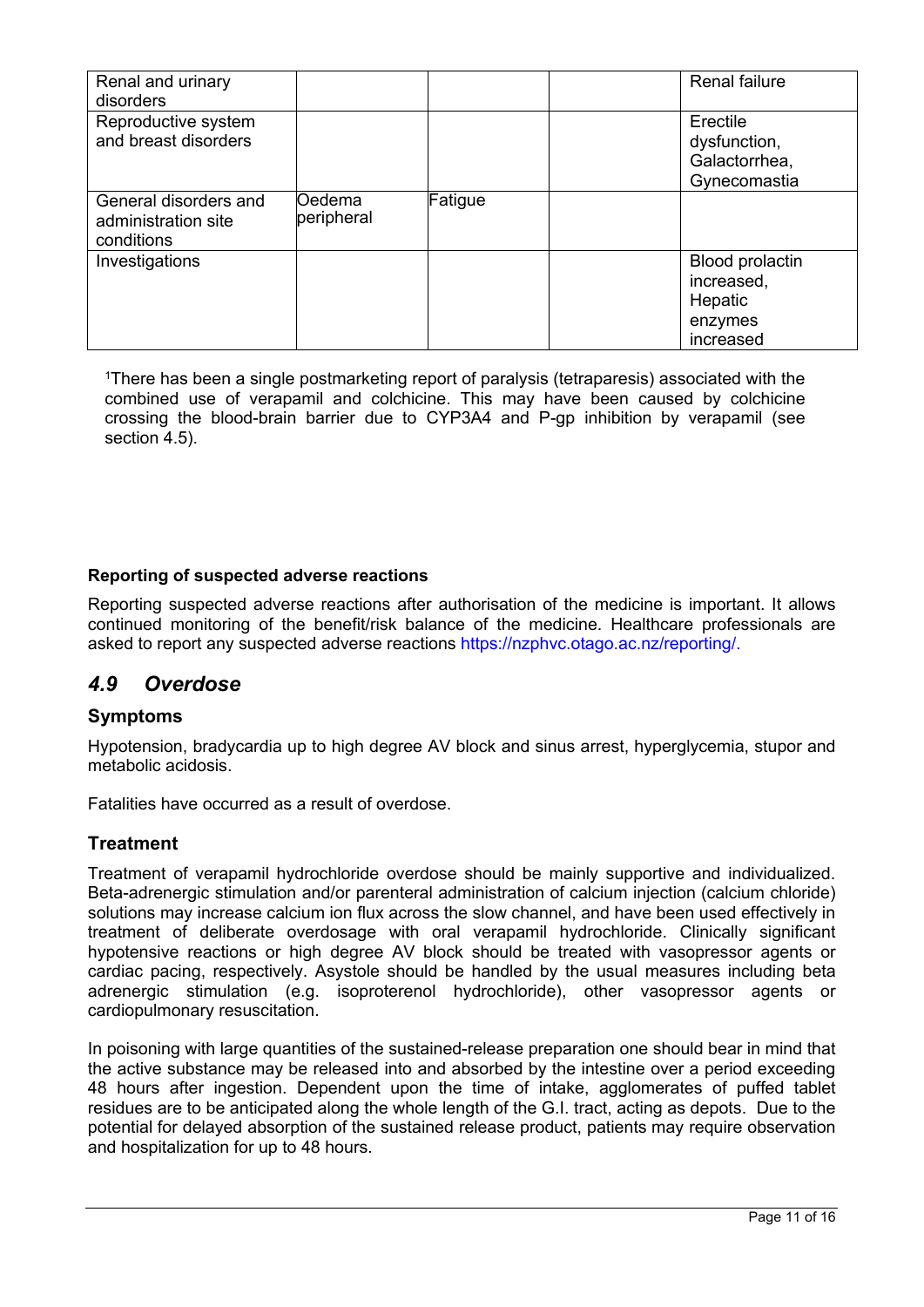Thus, in suspected verapamil SR poisoning intensive measures for complete elimination of the medicine are indicated: induced vomiting, endoscope-monitored aspiration of G.I. contents, intestinal lavage, purgation, high enemas.

Verapamil cannot be removed by haemodialysis.

For further advice on management of overdose please contact the National Poisons Information Centre (0800 POISON or 0800 764 766).

# **5. Pharmacological Properties**

# *5.1 Pharmacodynamic properties*

Pharmacotherapeutic group: selective calcium channel blockers with direct cardiac effects, phenylalkylamine derivatives. ATC code: C08DA01

Verapamil is a calcium ion influx inhibitor (slow channel blocker or calcium ion antagonist) which exerts its pharmacologic effects by modulating the influx of ionic calcium across the cell membrane of the arterial smooth muscle as well as in conductile and contractile myocardial cells.

#### **Mechanism of action and pharmacodynamic effects**

Verapamil inhibits the calcium ion (and possibly sodium ion) influx through slow channels into conductile and contractile myocardial cells and vascular smooth muscle cells. The antiarrhythmic effect of verapamil appears to be due to its effect on the slow channel in cells of the cardiac conductile system.

Electrical activity through the sinoatrial (SA) and atrioventricular (AV) nodes depends, to a significant degree, upon calcium influx through the slow channel. By inhibiting this influx, verapamil slows AV conduction and prolongs the effective refractory period within the AV node in a raterelated manner. This effect results in a reduction of the ventricular rate in patients with atrial flutter and/or atrial fibrillation and a rapid ventricular response. By interrupting reentry at the AV node, verapamil can restore normal sinus rhythm in patients with paroxysmal supraventricular tachycardias (PSVT), including Wolff-Parkinson-White (W-P-W) syndrome. Verapamil has no effect on conduction across accessory bypass tracts.

#### **Clinical efficacy and safety**

Verapamil does not alter the normal atrial action potential or intraventricular conduction time, but depresses amplitude, velocity of depolarization and conduction in depressed atrial fibers.

In the isolated rabbit heart, concentrations of verapamil that markedly affect SA nodal fibers or fibers in the upper and middle regions of the AV node have very little effect on fibers in the lower AV node (NH region) and no effect on atrial action potentials or His bundle fibers.

Verapamil does not include peripheral arterial spasm nor does it alter total serum calcium levels.

Verapamil reduces afterload and myocardial contractility. In most patients, including those with organic cardiac disease, the negative inotropic action of verapamil is countered by reduction of afterload and cardiac index is usually not reduced, but in patients with moderately severe to severe cardiac dysfunction (pulmonary wedge pressure above 20 mm Hg, ejection fraction less than 30%), acute worsening of heart failure may be seen. Peak therapeutic effects occur within three to five minutes after a bolus injection of verapamil.

The commonly used intravenous doses of 5 to 10 mg verapamil hydrochloride produce transient, usually asymptomatic, reduction in normal systemic arterial pressure, systemic vascular resistance and contractility; left ventricular filling pressure is slightly increased.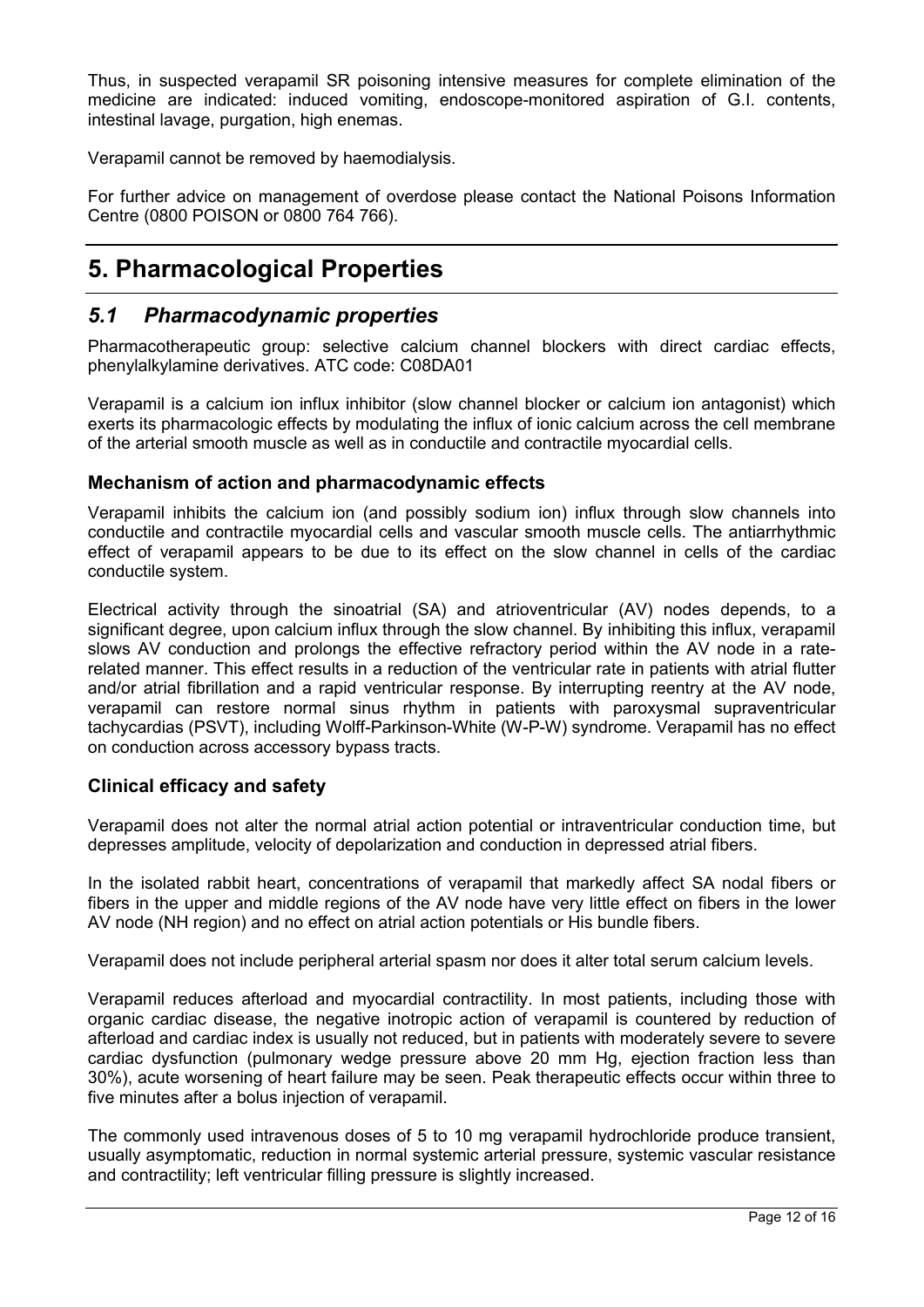# *5.2 Pharmacokinetic properties*

Verapamil hydrochloride is a racemic mixture consisting of equal portions of the R-enantiomer and the S-enantiomer. Verapamil is extensively metabolized. Norverapamil is one of 12 metabolites identified in urine, has 10 to 20% of the pharmacologic activity of verapamil and accounts for 6% of excreted drug. The steady-state plasma concentrations of norverapamil and verapamil are similar. Steady state after multiple once daily dosing is reached after three to four days.

### **Absorption**

Greater than 90% of verapamil is rapidly absorbed from the small intestine after oral administration. Mean systemic availability of the unchanged compound after a single dose of IR verapamil is 23% and that of SR verapamil approximately 32%, owing to an extensive hepatic firstpass metabolism. Bioavailability is about two times higher with repeated administration. Peak verapamil levels are reached one to two hours IR administration, and four to five hours after SR administration. The peak plasma concentration of noverapamil is attained approximately one and five hours after IR or SR administration, respectively. The presence of food has no effect on the bioavailability of verapamil.

#### **Distribution**

Verapamil is widely distributed throughout the body tissues, the volume of distribution ranging from 1.8 – 6.8 L/kg in healthy subjects. Plasma protein binding of verapamil is approximately 90%.

#### **Biotransformation**

Verapamil is extensively metabolized. *In vitro* metabolic studies indicate that verapamil is metabolized by cytochrome P450 CYP3A4, CYP1A2, CYP2C8, CYP2C9 and CYP2C18. In healthy men, orally administered verapamil hydrochloride undergoes extensive metabolism in the liver, with 12 metabolites having been identified, most in only trace amounts. The major metabolites have been identified as various N and O-dealkylated products of verapamil. Of these metabolites, only norverapamil has any appreciable pharmacological effect (approximately 20% that of the parent compound), which was observed in a study with dogs.

# **Elimination**

Following oral administration, the elimination half-life is three to seven hours. Approximately 50% of an administered dose is eliminated renally within 24 hours, 70% within five days. Up to 16% of a dose is excreted in the feces. About 3% to 4% of renally excreted drug is excreted as unchanged drug. The total clearance of verapamil is nearly as high as the hepatic blood flow, approximately 1 L/h/kg (range: 0.7 – 1.3 L/h/kg).

#### **Linearity/non-linearity**

A nonlinear correlation between the verapamil dose administered and verapamil plasma levels does exist.

#### **Pharmacokinetic/pharmacodynamic relationship**

Good correlation of dose and response is not available but controlled studies of Verapamil SR have shown effectiveness of doses similar to the effective doses of Verapamil (immediate release) in hypertensive patients. Plasma verapamil levels are not directly related to antihypertensive efficacy at the dosages usually administered (240 to 480 mg/day).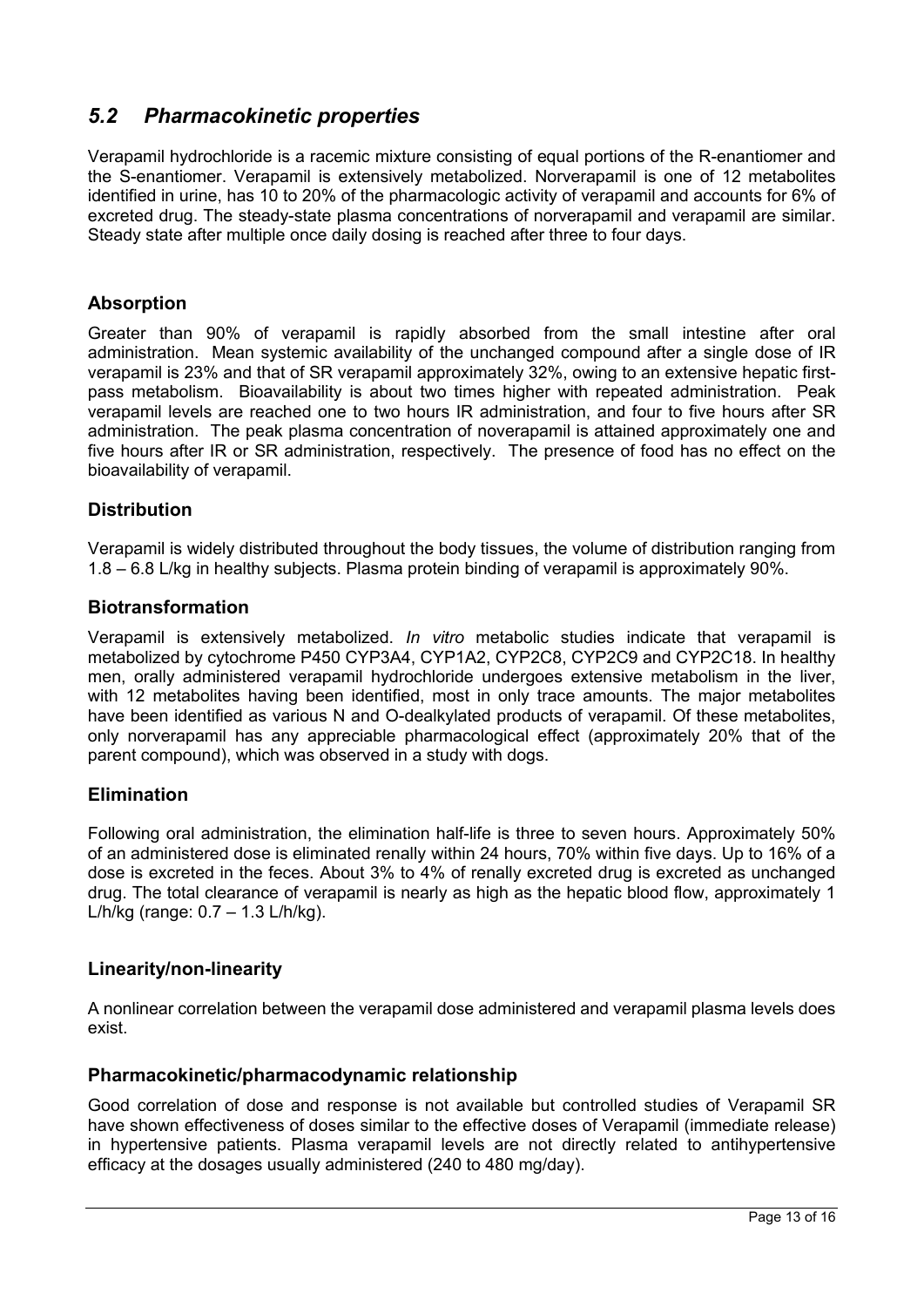In early dose titration with verapamil a relationship exists between verapamil plasma concentrations and the prolongation of the PR interval. However, during chronic administration this relationship may disappear.

# **Special populations**

#### **Paediatric**

*Limited information on the pharmacokinetics in the paediatric population is available. After intravenous dosing, the mean half-life of verapamil was 9.17 hours and the mean clearance was 30 L/h, whereas it is around 70 L/h for a 70-kg adult. Steady state plasma concentrations appear to be somewhat lower in the paediatric population after oral dosing compared to those observed in adults.*

#### **Elderly**

Aging may affect the pharmacokinetics of verapamil given to hypertensive patients. Elimination half-life may be prolonged in the elderly. The antihypertensive effect of verapamil was found not to be age-related.

#### **Hepatic insufficiency**

The half-life of verapamil is prolonged in patients with impaired liver function owing to lower oral clearance and a higher volume of distribution.

#### **Renal insufficiency**

Impaired renal function has no effect on verapamil pharmacokinetics, as shown by comparative studies in patients with end-stage renal failure and subjects with healthy kidneys. Verapamil and norverapamil are not significantly removed by haemodialysis.

# *5.3 Preclinical safety data*

Reproduction studies have been performed in rabbits and rats at oral verapamil doses up to 180 mg/m<sup>2</sup>/day and 360 mg/m<sup>2</sup>/day (compared to a maximum recommended human oral daily dose of 300 mg/m<sup>2</sup>) and have revealed no evidence of teratogenicity. In the rat, however, a dose similar to the clinical dose (360 mg/m<sup>2</sup>) was embryocidal and retarded foetal growth and development. These effects occurred in the presence of maternal toxicity (reflected by reduced food consumption and weight gain of dams). This oral dose has also been shown to cause hypotension in rats. There are, however, no adequate and well controlled studies in pregnant women.

#### **Genotoxicity**

Verapamil was not mutagenic in the Ames test in 5 test strains at 3 mg per plate, with or without metabolic activation.

#### **Carcinogenicity**

An 18-month toxicity study in rats, at a low multiple (6 fold) of the maximum recommended human dose, and not the maximum tolerated dose, did not suggest a tumorigenic potential. There was no evidence of carcinogenic potential of verapamil administered in the diet of rats for two years at doses of 10, 35 and 120 mg/kg/day or approximately 1x, 3.5x and 12x, respectively, the maximum recommended human daily dose (480 mg/day or 9.6 mg/kg/day).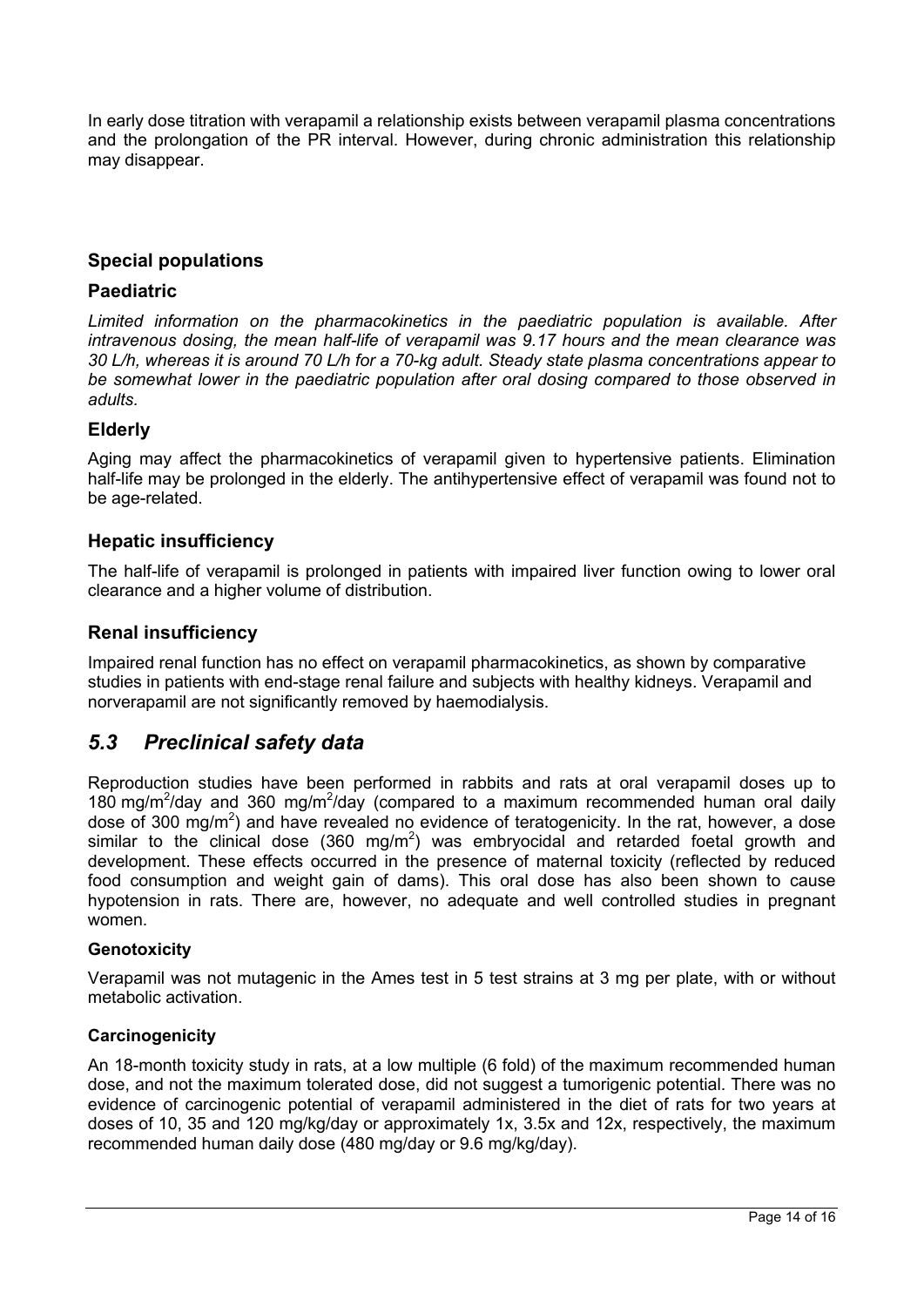### **Animal pharmacology and/or animal toxicology**

In chronic animal toxicology studies verapamil caused lenticular and/or suture line changes at 30 mg/kg/day or greater and frank cataracts at 62.5 mg/kg/day or greater in the beagle dog but not the rat. Development of cataracts due to verapamil has not been reported in humans.

# **6. Pharmaceutical Particulars**

# *6.1 List of excipients*

VERPAMIL SR 120 tablets also contain:

- Lactose monohydrate
- Methacrylic acid copolymer
- Hydrogenated castor oil
- Purified talc
- Magnesium stearate
- Hypromellose
- Diethyl phthalate.

The tablets are polished with carnauba wax.

VERPAMIL 240 SR tablets also contain:

- Sodium alginate
- Povidone
- Microcrystalline cellulose
- Purified talc
- Magnesium stearate
- Polyvinyl alcohol
- Titanium dioxide
- Macrogol
- D & C yellow #10 aluminium lake
- Brilliant blue FCF aluminium lake
- Sunset yellow FCF aluminium lake (E110).

VERPAMIL SR 120 are gluten-free.

VERPAMIL SR 240 are lactose-free and gluten-free.

# *6.2 Incompatibilities*

Not applicable.

# *6.3 Shelf life*

3 years.

# *6.4 Special precautions for storage*

Store at or below 25°C.